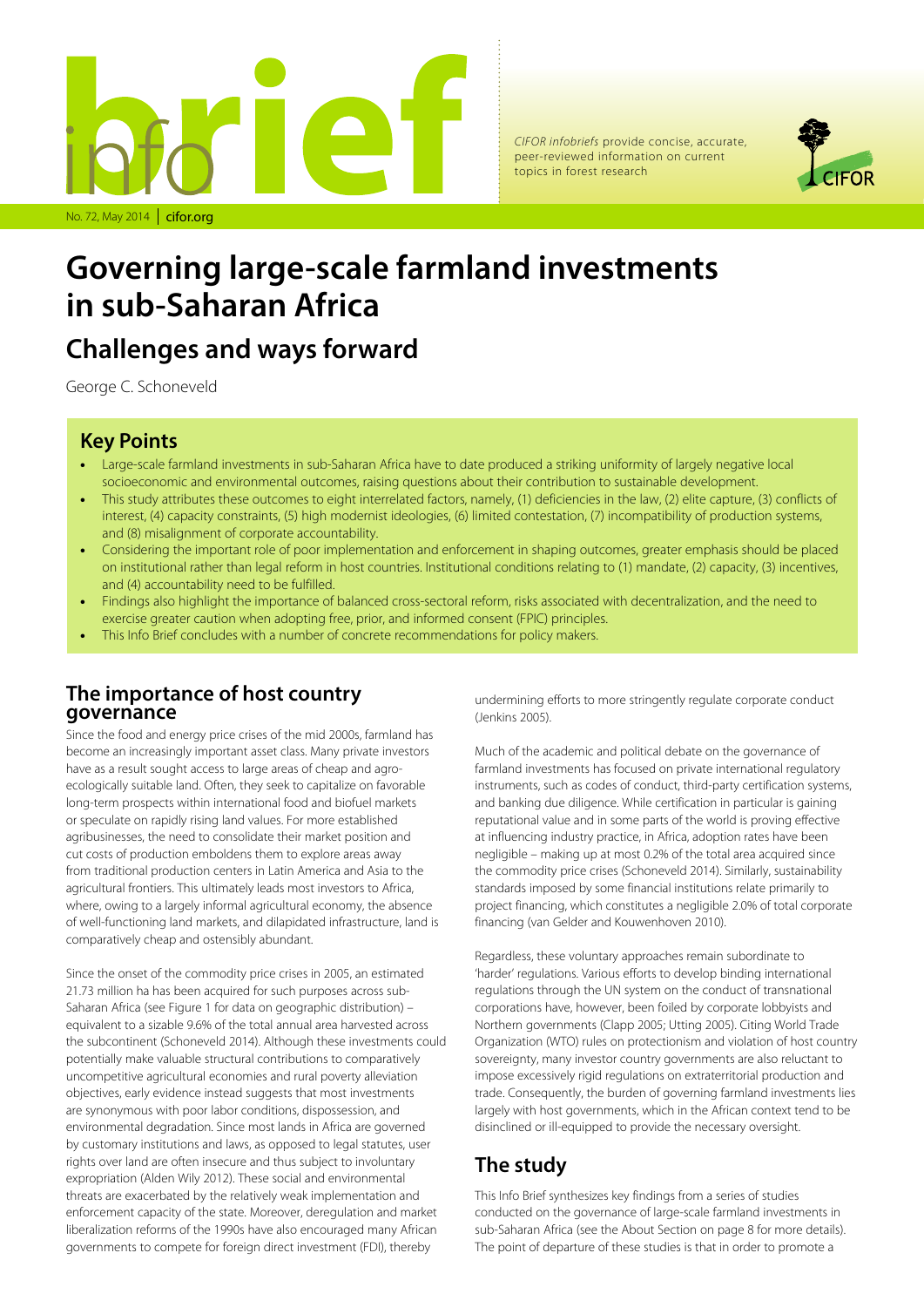



#### **Figure 1. Major investment destinations > 2000 ha, by total land area acquired**

Note: Category 1 includes all data that have been verified through reliable sources (involving also investments that have been allocated conditional leasehold titles); Category 2 consists of data that have not been verified, although they have been triangulated (see Schoneveld 2014 for details). Source: Schoneveld 2014

more meaningful discussion on governance options and development pathways, we first need to better understand how positive and negative local investment impacts come about. Therefore, the focus is to identify the different regulatory, institutional, social, and economic factors that shape outcomes.

These studies cover Ethiopia, Ghana, Nigeria, and Zambia. Not only are these important investment destinations, but they also constitute a diverse cross section of African governance systems. Ghana and Zambia are some of Africa's most democratic and open economies, with comparatively far-reaching protection of customary property regimes. Ethiopia, on the other hand, is one of the most authoritarian, centrally planned economies in Africa, with few customary claims to land protected by statutory law. Nigeria, on the other hand, falls somewhere in the middle on these dimensions and exhibits trademark features of Africa's failed rentier states.

A total of 38 projects were sampled across these four countries, selected on the basis of investment status (so as to best capture observable impacts) and location within investment hotspots (so as to maximize geographical representativeness). Projects ranged in size from 1000 ha to 303,749 ha, involving the acquisition of a total area of 1,048,437 ha. The projects involve a diversity of crops, including food crops such as maize, wheat, and rice, cash crops such as cotton, sugarcane, rubber, and oil palm, and biofuel feedstocks such as jatropha.

#### **Findings: Uniformity of local investment outcomes**

Despite the diversity of governance contexts, the studies show that local socioeconomic and environmental investment impacts reveal a surprising uniformity of largely negative local outcomes. All sampled projects, for example, involved the conversion of one or more ecologically and socially significant land uses (Table 1). An estimated 68% of the area acquired by sampled projects involves forest–agriculture mosaics, which are

characterized by patches of secondary forests, herbaceous and woody fallow, and small cultivated plots used primarily for subsistence agriculture. Investments in these types of landscapes typically involve comparatively significant displacement of socioeconomically valuable land uses. In most, the landholdings of between 75 to 200 households are displaced for every 1000 ha converted. Most investments outside these mosaics were found to be located within high-conservation-value landscapes, which often are legally designated as nationally protected areas. This includes, for example, tropical high forests, wildlife abundant shrub- and grasslands, and wetlands. In practice, therefore, there appears to be a direct trade-off between socioeconomic and environmental impacts.

Investments that involved displacement of smallholder farmers, by and large resulted in declining agricultural outputs, which in turn undermined local food and income security. Loss of access to non-timber forest products and other common pool resources further exacerbated these insecurities, since this reduces household capacity to maintain diversified livelihood portfolios and fall back on traditional consumption smoothing strategies. With suitable land becoming increasingly scarce, recovery of lost landholdings often became a function of one's capacity to engage in financial exchange or exploit social networks. As a result, traditionally marginalized groups, such as women, ethnic minorities, and migrants, were often least able to recover from dispossession.

While the intensity and magnitude of socioeconomic impacts of projects located within environmentally significant landscapes were typically less severe, affected communities within such environs were more likely to belong to minority ethnic groups and be engaged in unique cultural and economic practices. These tended to involve more land-extensive and specialized livelihood activities such as (nomadic and seminomadic) pastoralism, flood-retreat agriculture, and hunting and gathering. Loss of access to riverbanks and pasture- and forestland tended to severely upset seasonal production patterns and incite territorial disputes; many affected communities were, for example, forced to encroach onto the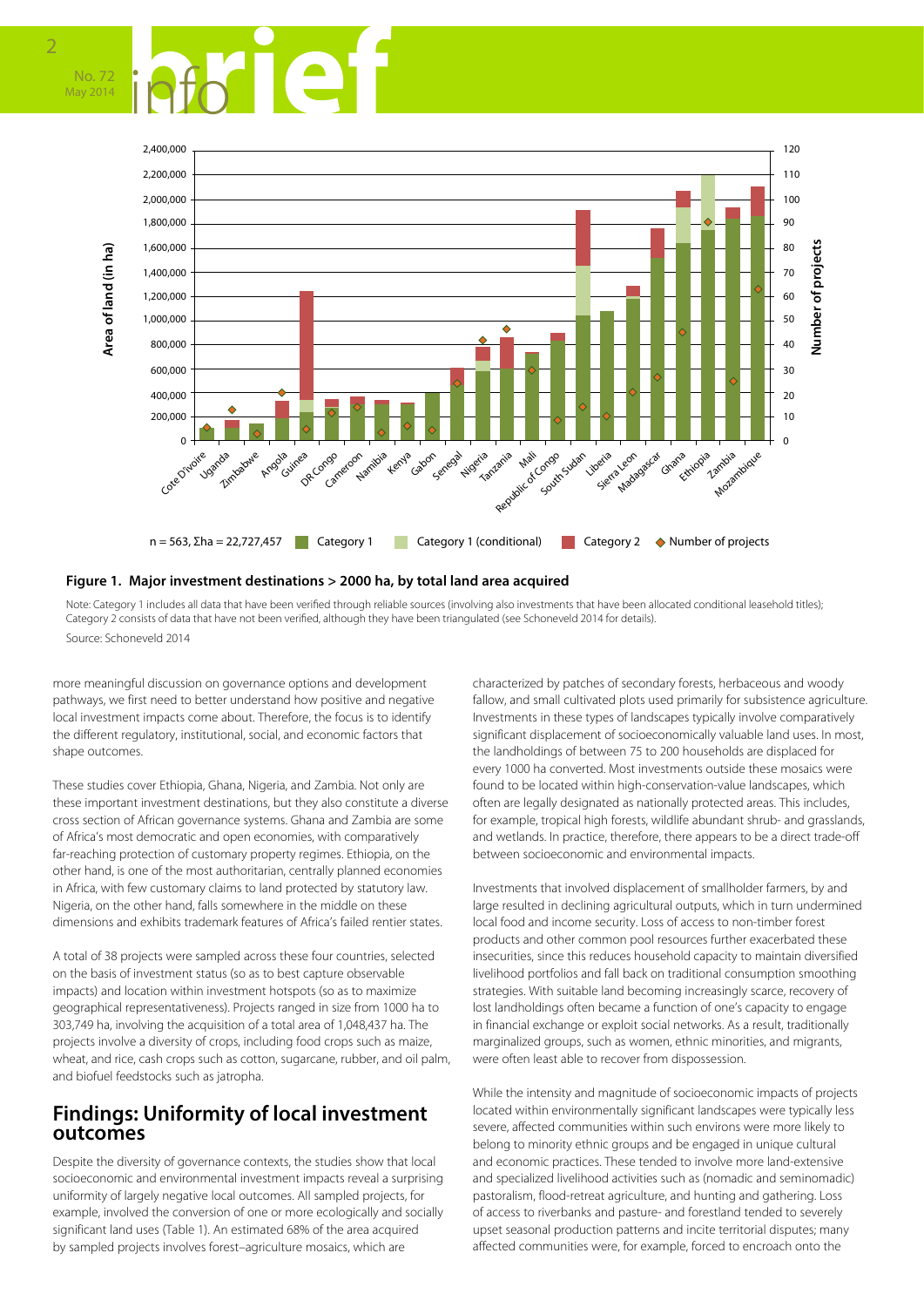#### **Table 1. Projects encompassing ecologically and socially significant land uses**

| Type of landscape                                                       | Ethiopia $(n=10)$ | Ghana $(n=9)$ | Nigeria (n=14) | Zambia (n=5) | Total $(n=38)$ |
|-------------------------------------------------------------------------|-------------------|---------------|----------------|--------------|----------------|
| Agricultural land                                                       |                   |               |                |              | 35             |
| Pastureland                                                             |                   |               |                |              |                |
| Secondary forest                                                        |                   |               |                |              | 16             |
| Primary forest                                                          |                   |               |                |              |                |
| Wetlands                                                                |                   |               |                |              |                |
| UNESCO World Heritage site                                              |                   |               |                |              |                |
| Legally protected area                                                  |                   |               |                |              |                |
| Total number of projects encompassing one or<br>more types of land uses | 10                |               | כו             |              | 38             |

land of neighboring communities to regain access to lost resources. Additionally, many of these projects entail environmentally destructive land use changes – fragmenting landscapes, threatening endangered flora and fauna, and diminishing the capacity of ecosystems to provide valuable environmental services.

Most companies failed to adopt the necessary remediation measures to mitigate or alleviate the negative impact of loss of access to livelihood resources. For example, none of the companies developed contract farming schemes to support smallholder integration into global commodity chains or provided inputs to enable intensification (Table 2). The most common contribution to local communities was the payment of royalties, although in all but two cases these were appropriated by customary elites and were not used for community development purposes. While compensation was occasionally paid, this typically covered only the unexhausted improvements to individual landholdings, not common pool resources. Only one project offered replacement land in lieu of cash compensation.

While employment generation was generally the earliest and most direct project benefit, project-affected persons rarely consider this to adequately offset lost production. Casual labor is the most abundant and locally accessible form of employment, offering between two and five months of employment per year (typically for planting, weeding, and harvesting). Despite the relative abundance of such employment opportunities, participation of project-affected persons was found to be limited. With many households expressing a disinterest in plantation employment, in practice it was often only 'idle' household members who were engaged in plantation employment. More secure and technical employment opportunities were largely allocated to 'outsiders' with specialized prior experience in plantation agriculture.

### **Findings: Outcome determinants**

The above findings suggest that, despite variations, large-scale farmland investments across the four countries are predominantly characterized by similarities: customary rights over land are extinguished without adequate redress, few benefits accrue to affected communities, and ecologically significant landscapes are converted. Environmental conservation, social equity, and economic objectives are therefore not reconciled in a manner that respects basic human rights – notably the right to self-determination. This uniformity of outcomes can be attributed to eight interrelated factors.

#### **Deficiencies in the law**

While analysis of the legal underpinnings for regulating farmland investments highlighted numerous structural deficiencies across sampled countries, three key issues were identified. The first, and arguably most important, issue relates to the rules that govern customary land (use) rights (Table 3). For example, all four countries lack sufficiently comprehensive provisions to consult and elicit the consent of land users about impending

#### **Table 2. Impact mitigation measures adopted**

| Type of initiative                                                 | Total (%) |
|--------------------------------------------------------------------|-----------|
| Contract farming schemes                                           | 0.0       |
| Provision of inputs                                                | 0.0       |
| Alternative livelihood initiatives                                 | 3.7       |
| Preferential hiring policies                                       | 3.7       |
| Community development funds                                        | 3.7       |
| Physical infrastructure                                            | 7.4       |
| Training and development                                           | 11.1      |
| Compensation                                                       | 13.2      |
| Periodic royalties                                                 | 40.7      |
| Total percentage of investors engaged in one<br>or more activities | 48.1      |

land alienations. Although Ghana and Zambia in theory offer land users some degree of protection from involuntary expropriation by conferring on customary land management institutions (e.g. chiefs, elders, and earth priests) the right to decline and approve land alienation, in the absence of clearly defined duties and accountability structures, land users are subject to the goodwill of these institutions to act in their interests. Although Ethiopia and Nigeria lack such representation structures, unlike Ghana and Zambia, legally recognized land users are granted the right to be compensated for unexhausted improvements to the land.

The limited legal rights to subsequent land revenues, such as ground rent, which in all countries except Ghana is appropriated in its entirety by government, deprive project-affected persons of an opportunity to recover lost assets. These threats are compounded by the long duration of leasehold titles in the absence of conditionalities (e.g. in Ghana, Nigeria, and Zambia), the permanent reclassification of land (e.g. to state land in Zambia and for investment use in Ethiopia), and the lack of limits on land size (e.g. in Ghana, Nigeria, and Zambia).

The second issue relates to weaknesses in the procedures for identifying land. In Ghana, Nigeria, and Zambia, no formal regulations and procedures are in place to identify and allocate genuinely available land. The only areas off-limit to agricultural investors are protected areas, such as forest reserves and national parks. The third issue relates to the limited mechanisms available for capturing the potential developmental opportunities of investments. For example, except for the Agricultural Investment Land Administration Agency (EAIAA) in Ethiopia, there are no government institutions that are expressly mandated to promote spillovers. None of the countries has legislation in place that either stipulates investors' obligations to community development or that requires provisions to such effect to be incorporated into leasehold contracts or investment permits.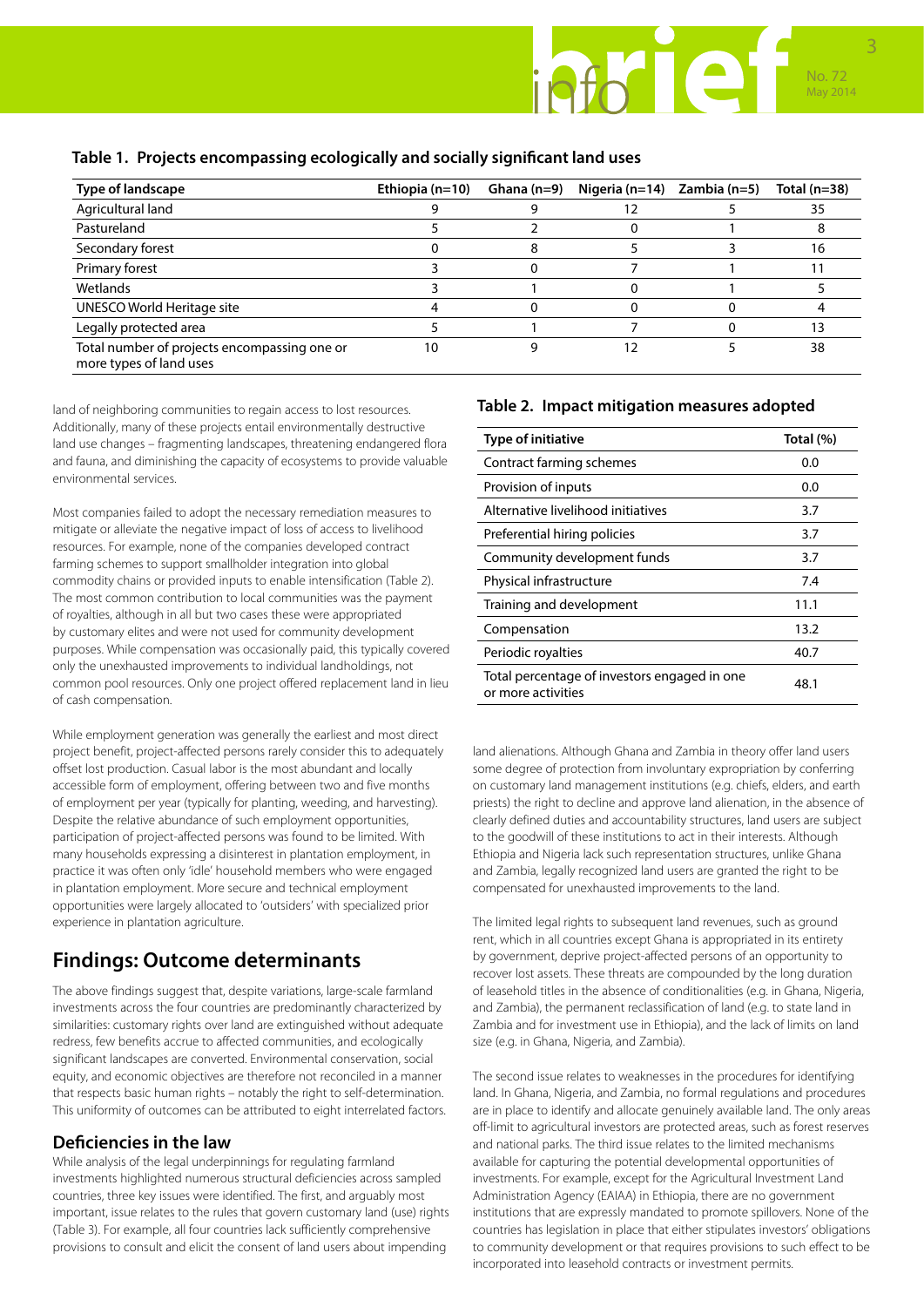Despite these shortcomings, it must be noted that in all four countries these legal deficiencies are in part compensated for by progressive environmental legislation modeled after international best practices. Most significantly, these laws require most land-based investment entities to conduct an environmental and social impact assessment (ESIA), which is intended to inform project siting and ensure that communities are consulted and appropriate impact mitigation measures are adopted.

#### **Elite capture**

4

In the absence of sufficiently rigorous checks and balances in Ghana, Nigeria, and Zambia, customary authorities were found to reap substantial benefit from the alienation process. Chiefs often pointed at prerogatives provided under customary law to justify what can otherwise be perceived as rent capture. They typically received large one-off cash contributions, periodic royalty payments, and new vehicles and 'palaces'. In all three countries, chiefs exhibited considerable personal entitlement to land and its proceeds – even in Nigeria where chiefs no longer have any legal rights to engage in land transactions. The finding that most chiefs failed to negotiate terms favorable to their constituency also highlights prioritization of individual over collective interests.

Despite numerous attempts in the post-Independence period to rein in the (political) power of chiefs, the absence of the state from rural areas continues to bestow on chiefs important political functions. Thus, government actively fostered chieftaincy relations as a means of mobilizing communities, influencing perception, and of exonerating themselves from responsibility. Since traditional institutions offer the only real space for political participation, as 'vote-brokers', chiefs wield significant political leverage. With government therefore reluctant to interfere in chieftaincy affairs, they are not well positioned to provide communities with the necessary representation.

#### **Table 3. Parameters on customary rights protection**

| Type of provision                                              | EТ | GH | ΝG                        | ΖM |
|----------------------------------------------------------------|----|----|---------------------------|----|
| Customary ownership recognized                                 | ×  | ✓  | ×                         | ×  |
| User rights are protected from<br>expropriation for investment | ×  | ×  | ×                         | ✓  |
| Consent of community<br>representatives required               | ×  | ✓  | $\boldsymbol{\mathsf{x}}$ | ✓  |
| Consent of community required                                  | ×  | ×  | ×                         | ×  |
| Community consultations<br>required                            | ×  | ×  | ×                         | ✓  |
| Right to compensation for loss of<br>farmland                  | ✓  | ×  | ✓                         | ×  |
| Right to compensation for loss of<br>settlements               | ✓  | ×  | ✓                         | ×  |
| Right to compensation for loss of<br>common pool resources     | ×  | ×  | ×                         | ×  |
| Right for communities to share in<br>land revenues             | ×  | ✓  | ×                         | ×  |
| Performance conditionalities in<br>title                       | ✓  | ×  | ×                         | ×  |
| Maximum allowable size of title                                | ✓  | ×  | ×                         | ×  |

ET=Ethiopia, GH=Ghana, NG=Nigeria, ZM=Zambia

Although in Ghana the government was largely absent from negotiations, in Nigeria and Zambia they frequently played a prominent role. Highly placed politicians often supported investors in acquiring land and liaising directly with chiefs to encourage land alienation, often without clarity about the capacity in which they acted. In Ethiopia, however, issues of elite capture were not apparent to the same extent. Although this can partially be credited to the absence of a local landed elite, it can also be ascribed to the recentralization of land allocation functions to the federal level. Prior to 2010, when regional and district governments were still the primary agents of alienation, corruption in the alienation process was reportedly rampant.

### **Co-optation and conflicts of interest**

In all of these countries except Zambia, lower levels of government are the primary recipients of most, and in some cases, all land revenues generated from investment. Within these decentralized governance structures – where district and regional governments are increasingly held accountable for revenue generation – district officials are incentivized to facilitate land-based investments since these are typically more lucrative revenue sources than those originating from the (typically informal and untaxed) rural subsistence economy. With most investors also making commitments toward the construction of physical infrastructure, the alleviation of the burden of service delivery further reinforces this tendency. While decentralization is intended to increasing the societal responsiveness of the state, these conflicts of interest instead result in a stronger alignment with investors.

Within central government, investment promotion agencies (IPAs) also often have conflicting mandates. In most countries, these agencies are charged with promoting investment, but also with providing regulatory oversight (e.g. issuing permits, ensuring financial viability, compliance monitoring). The EAIAA is also responsible for the ESIA process and the Zambia Development Authority (ZDA) currently obtains revenues from subleasing land to investors.

Conflicts of interest are compounded by co-optation. For example, many cases were observed of ex-politicians being allocated senior management roles in projects or of project managers entering public service, and of government officials being hired on the side as 'consultants' or of them fully or partly owning investment projects. Moreover, chiefs and their kin were frequently found to be allocated salaried positions in projects, sometimes in the somewhat dubious position as company–community liaison officer. In Ghana, chiefs also commonly receive a share of company profits. This blurring of public–private boundaries confounds existing accountability and incentive structures and serves to compromise those who have representation responsibilities or are expressly mandated to regulate investment.

#### **Capacity constraints and cross-accountability**

While self-interested behavior is a key outcome determinant, it must be acknowledged that issues of capacity and intra- and interdepartmental collaboration also play an integral role. Such issues are particularly evident during the potentially valuable ESIA process. For example, in all four countries, environmental protection agencies (EPAs) tend to be critically understaffed and underfunded. As a result of these constraints, none of the EPAs was in a position to adequately monitor whether projects had met their ESIA requirements or adhered to other environmental legislation. For instance, 10 of the 38 sampled projects had completed an ESIA at the time of research and 13 projects comprise land located within nationally protected areas.

Despite knowledge of irregularities, other government agencies typically failed to liaise with or support environmental agencies in ensuring investor compliance, since these were often perceived as 'obstructing development'. Despite ratification of relatively progressive environmental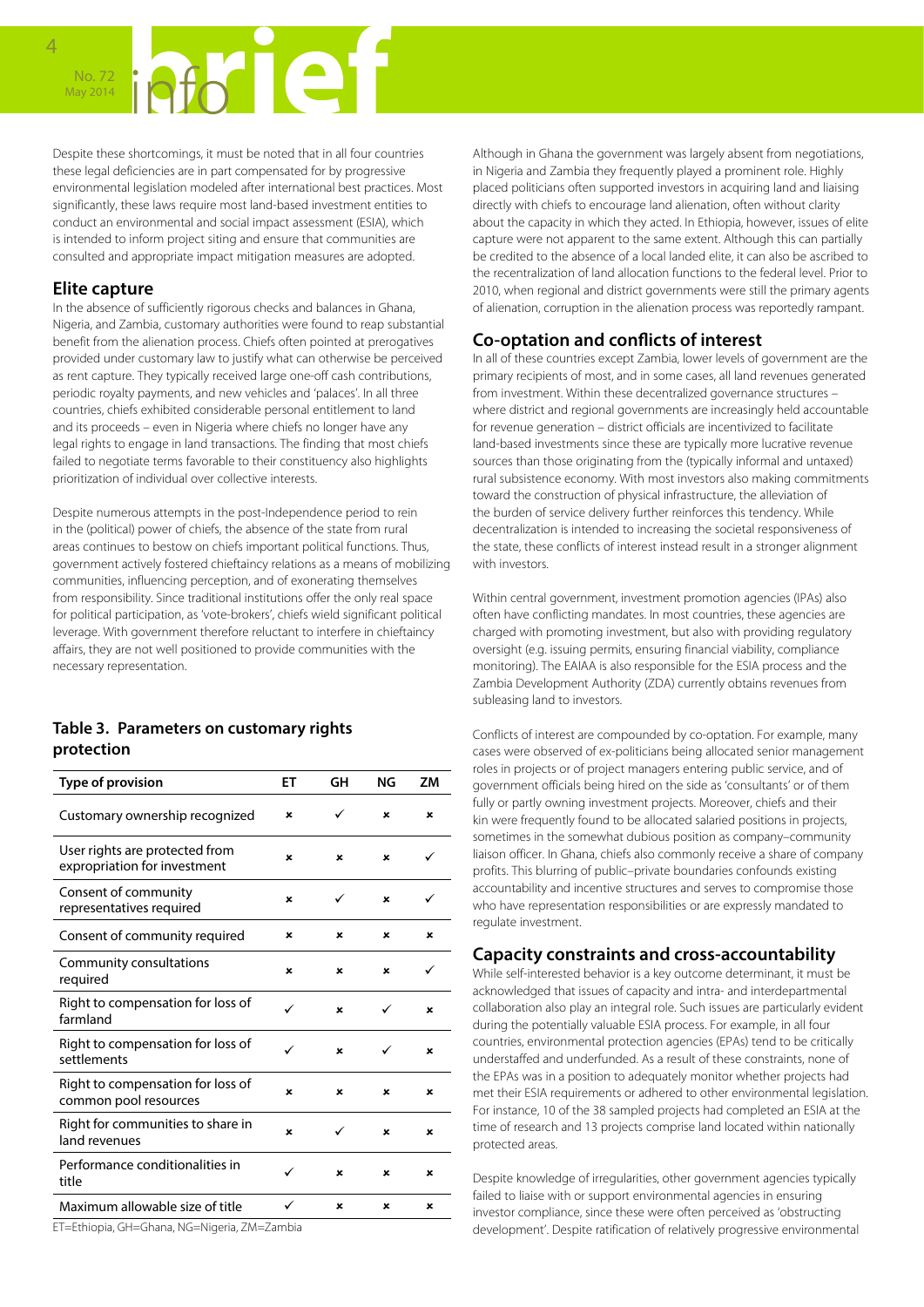# No. 72 May 2014 5

laws, in none of the countries are these sufficiently institutionalized. With all four countries being signatories of numerous conventions emanating from the 1992 Rio Summit, most environmental policies and ESIA procedures are not products of internal domestic pressures, but largely of bi- and multilateral politics and technical support. Not only does that imply that context-specific realities are not adequately captured in procedural and institutional design, but that newly formed institutions such as the EPAs are not budgetary priorities or are not adequately supported by other sectoral ministries.

#### **High modernist ideologies**

The actions or lack of actions by the state are typically justified and legitimized by rationalizing narratives on the virtues of private sector investments. Without exception, agricultural investments are actively promoted for their potential to contribute to an array of official policy objectives. These range from macroeconomic objectives related to food security and foreign exchange earnings to poverty reduction through market and technological spillovers and employment generation.

Discriminatory ideologies about customary land-use practices often lend further credence to these views, with assumptions that land without houses or permanent crops is 'unused' and 'unproductive,' land uses involving fire or itinerancy are by definition environmentally destructive, and agro-pastoralism is 'backwards' and 'uncivilized.' Particularly in Ethiopia, investments were also seen as a tool to gain greater territorial control over peripheral (tribal) communities – for example, by promoting integration into the formal economy and encouraging sedentarization (e.g. since plantation employment is seen as an alternative to pastoral and other landextensive activities).

While such discourses resonate strongly across the various layers of government, highly Westernized notions of modernity also abound within affected communities. Almost all researched communities, barring some agro-pastoralists, were found to be exceptionally sympathetic to investment. At least initially, communities had high expectations of wellremunerated employment; improved access to physical infrastructure, such as schools, hospitals, electricity and clean water; greater regional prominence; and availability of urban amenities. Such expectations often serve to legitimize elite capture, undermine contestation, and discourage affected persons from demanding just compensation.

#### **Limited contestation of rights infringements**

In practice, dispossession was rarely contested. While high expectations of future development prospects was an important inhibiting factor, collective action was also actively discouraged and suppressed by (alliances of) local district government and chiefs. Contestation was, however, more prevalent in Ethiopia, where six projects became the object of violent protests (two of which resulted in fatalities). Arguably, without the mediating role of co-opted chiefs, community discontent could not be subdued in the same manner. However, with companies lacking any real accountability to communities, with local government admonishing discontented communities for being 'anti-development,' and with a strong state known to resort to military intervention to quell conflicts, contestation in Ethiopia failed to yield any tangible results.

The lack of proper community representation in all four countries also highlights a serious gap in customary rights protection; namely, that there are few viable independent pathways for affected land users to seek redress beyond those through which land was originally acquired (e.g. chiefs and government). Although many communities in theory had legal grounds for contesting rights infringements, in only one case in Zambia (which the court ruled in favor of the investor) were any actions taken before the judiciary. Lack of 'legal capacity to claim,' along with deference to chiefly authority and high future expectations, greatly contributed

to the failure to pursue legal action. Moreover, since chiefs are typically considered to be the 'custodians of tradition' and hold the power to define what constitutes customary law, it is also difficult to hold chiefs accountable through customary conflict resolution channels.

Although civil society organizations (CSOs) could play an important role in assisting communities in overcoming these barriers to contestation, in practice they often miss the most important window for contestation (e.g. prior to alienation). This can partially be attributed to the opacity of the land negotiations and the inability of outsiders to become aware of land deals in a timely manner. While CSO advocacy campaigns were comparatively strong in Nigeria, they were often compromised because community representatives typically withdrew their support following alleged political interference.

#### **Incompatibility of production systems**

As noted already, few affected communities were able to effectively capture potential project benefits. In the case of employment, most households were unprepared to sacrifice traditional livelihood activities or considered employment to be socially undesirable. This can be attributed to social identities derived from traditional livelihood activities (notably hunting and pastoralism), negative social stigmas of plantation labor (in Ethiopia and Nigeria this was associated with poor, landless migrants), fear of loss of nutritional self-sufficiency, insecurity of casual employment, and low salaries. Since the more accessible forms of employment are most abundant during intensive local farming months, employment is largely a complementary livelihood activity taken up by those not actively engaged in other economic activities (e.g. women and youths).

Although many affected households expressed greater interest in contract farming schemes, at the time of research none of the investors had implemented initiatives to that effect. Crop- and market-specific factors in practice impede development of such schemes. In the Ethiopian cotton and the Nigerian rubber sectors, for example, most investors did not wish to encourage smallholder cultivation. Since these crops have little domestic value without a well-articulated market, by creating off-take opportunities, investors feared estate theft would be promoted. In Nigeria, communities had a long history of oil palm cultivation, processing, and marketing. Since communities are active throughout the value chain, including value addition, investors were perceived as competitors rather than new market outlets, especially since investors were only interested in purchasing fresh fruit bunches. Such examples illustrate that many of the assumed spillovers are unlikely to materialize because of inherent social and economic conflicts between small- and large-scale systems of production.

### **Misalignment of corporate accountability**

A key factor underlying limited investor regard for their social and environmental footprint is the lack of meaningful accountability mechanisms. For example, in Ethiopia and Zambia, and in most cases in Nigeria, the state is the only contractual counterpart of investors and in that capacity bears a number of responsibilities to investors. It is typically the responsibility of the state to ensure that the land is free from encumbrance and all existing interests in land are dealt with before allocation. In the absence of tripartite agreements, many investors are unwilling to accommodate or engage discontented communities. Since leasehold contracts rarely detail any far-reaching commitments toward host communities and with government more inclined to hold investors accountable on the basis of financial, rather than, socioeconomic and environmental performance, companies have few incentives to actively foster company–community relations.

That said, powerful chieftaincy institutions do prompt many investors to actively seek a 'social license to operate.' Governments too actively seek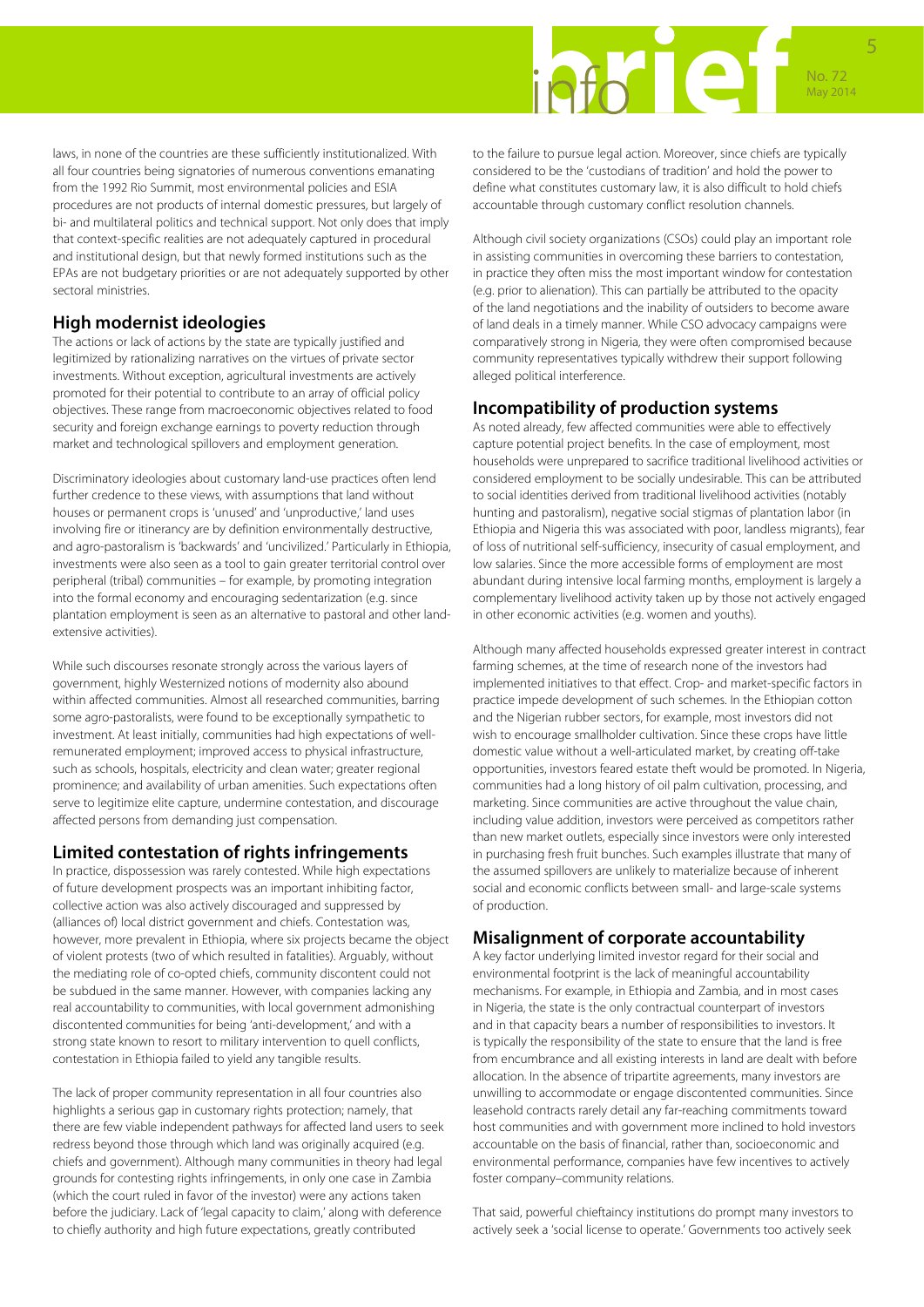chiefs' endorsement for alienation in order to absolve themselves from responsibility in case conflicts arise. As a result of an 'inequality of arms,' lack of (state) intermediation, and elite capture, many investors were, however, able to negotiate highly one-sided contracts that would see social demands relegated to mere verbal commitments. Most sampled investors were disinclined to adopt elaborate and inclusive corporate social responsibility strategies when these were not contractualized. In contrast to conventional wisdom, there was no discernible difference between 'Northern' and 'Southern' investors in this regard.

# **Implications of findings**

Discussions to date on farmland governance have tended to be overshadowed by antagonistic discussions 'for' FDI in land or 'against' so-called 'land grabbing'. Some opponents have called for alternative development models centered on rural social movements and the contestation of existing class dynamics and capitalist structures. While understandably speaking to the public imagination, especially taking into account findings, the practicality of these approaches is questionable. Considering the prevailing political–economic discourse, the emergence of new economic powers (and with them, lesser socially conscious markets), rising global food and energy scarcities, and domestic power and control structures vested in maintaining the status quo, failure to accept largescale farmland investments as a new economic reality in Africa will only retard the development of more effective institutional and regulatory frameworks aimed at mitigating investment costs and leveraging investment benefits. Therefore, a number of implications of findings for governance will be highlighted here.

#### **Institutional reform**

While analysis of the legal underpinnings has revealed numerous deficiencies in land and investment law, the apparent ease with which statutory safeguards are ignored indicates more important underlying institutional issues. Findings suggest that reforms should address the following, mutually reinforcing, institutional conditions:

- 1. Mandate: Institutions require clearly defined legal mandates. Clarity of mandate will also deter conflicts of interest – for example, IPAs with investment promotion and compliance monitoring mandates and district governments with regulatory and fundraising mandates will create situations where one of their two functions is compromised.
- 2. Capacity: Human and financial resources are key to effectively carrying out legislated mandates. As the case of the EPAs has shown, inadequate manpower and funding severely limit the effectiveness of potentially valuable instruments such as the ESIA. Capacity is also referred to here as the ability to act upon granted authority and mandate without repercussion. However, consideration should be given to whether the need to generate internal revenues to build or maintain capacity does not threaten to compromise important regulatory functions.
- 3. Incentive: Reforms to incentive structures are as much about the removal of unwanted incentives as the introduction of new incentives. In the case of the former, of particular importance is the removal of the myriad perverse and distortionary incentives that encourage the state to wrest away land from the customary domain. A number of key behaviors should be incentivized, such as interinstitutional collaboration, community representation in the negotiation encounter, postimplementation monitoring, and promotion of benefit capture.
- 4. Accountability: Improving accountability involves the implementation of new rules that ascribe sanctions in case of failure to follow legal mandates. It also involves the development of appropriate frameworks and procedures that facilitate aggrieved actors to demand accountability in case of

noncompliance (e.g. through greater transparency and more accessible conflict resolution channels).

#### **Decentralization versus recentralization**

While decentralization is widely supported for enhancing state responsiveness to society and enhancing downwards accountability, in the context of the studies discussed here, few such benefits were apparent. Without meaningful popular participation, greater fiscal autonomy has instead given rise to perverse incentives and decentralized rent seeking and corruption. Despite its design and implementation flaws, the centralized investment governance system in Ethiopia does have some merits; for example, it harmonizes and simplifies land identification, allocation practices, and compliance monitoring. This eliminates the conflicting interests of district government – by depriving them of an investment facilitation role – and the opportunity for investors to engage in 'forum shopping' (e.g. when those local state and non-state actors are sought out that are most amenable to rent capture and co-optation). However, such a system requires a 'strong' state with a clear development vision such as that in Ethiopia; in a country such as Nigeria, centralized implementation may merely serve to concentrate power and rent capture.

### **Cross-sectoral reform**

In the land allocation process, Ethiopia and Nigeria, somewhat paradoxically, exhibit the greatest consideration for human land use conflicts. This is partly a reflection of the ineffectiveness of many customary land management institutions in protecting the user claims of their constituency in Ghana and Zambia, but also the result of certain types of farmland in Ethiopia and Nigeria being considered a 'compensatable good.' Their governments appear to be disinclined to target those lands where land users have legal rights to compensation – largely to prevent incurring unnecessary costs (nonpayment tends to have undesirable political ramifications). Nevertheless, this inclines government to instead target common property resources, more vulnerable land users who have no legal claims (e.g. encroachers onto state land, migrants, and pastoralists), and land of high conservation value. Therefore, the leakage and displacement effects of greater protection of certain user claims can only be offset with comprehensive cross-sectoral reform. Such reform involves the recognition of the entire system of rights, including secondary, overlapping, and periodic rights, and adequate enforcement of environmental protection laws. This will be an important challenge, considering the piecemeal approach of most (donor-driven) reform initiatives.

### **Free, prior, informed consent**

The principles of free, prior, and informed consent (FPIC) form the basis of many voluntary certification schemes, bank due diligence protocols, and international declarations. FPIC has gained universal acceptance as a tool for strengthening indigenous rights, improving local bargaining power, and promoting more equitable outcomes when communities negotiate with more powerful state or corporate actors. However, findings show that due to the widespread desperation for 'development' there is a very real risk that, even when well informed, many communities will be easily swayed into relinquishing their landholdings. In such cases, FPIC will only serve to legitimize land alienation. Moreover, in the context of common pool resources, what constitutes a 'community' and 'community consent' is a fuzzy concept; communities are not homogeneous and consist of social hierarchies with layers of rights that could have substantial bearing on consensus-forming processes. Therefore, a 'shared will' will unlikely be an outcome of FPIC. The widespread deference to chiefly authority and subordination of minority groups brings numerous additional complications to operationalizing and formalizing FPIC. Hence, FPIC should not be used as the sole determinant for evaluating the legitimacy and social viability of land alienation, as is currently often the case. Additional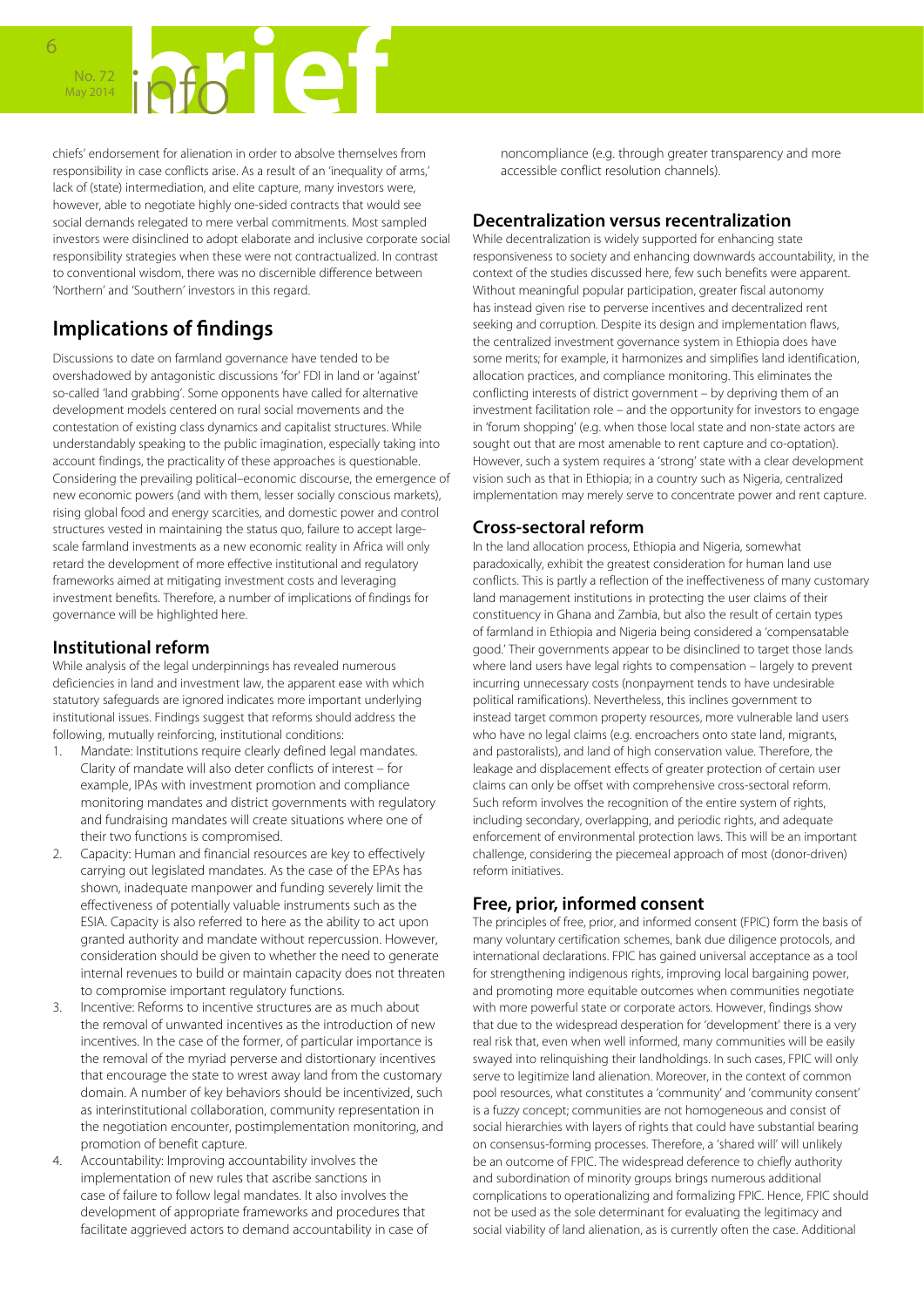

safeguards are necessary to ensure that projects do not compromise food and income security or disproportionately disadvantage specific stakeholder groups.

### **Articulated regulation**

In view of some of the structural issues within host countries discussed here, it is unrealistic to assume appropriate institutional conditions for effective and enforceable supply-side regulation will be achievable in the medium term. With investor home country courts insufficiently accessible due to complicated jurisdictional requirements and softer regulatory instruments failing to achieve critical mass in Africa, greater complementarities and mutual reinforcements should be explored between the different hard and soft regulatory approaches operating at various scales; in other words, endeavor to achieve more 'articulated regulation' (see Utting 2005).

## **Policy recommendations**

- 1. Systematic identification of institutional and legal reform needs within host countries:
	- Reform initiatives would benefit from application of participatory diagnostic tools, especially the World Bank's Land Governance Assessment Framework (LGAF).
	- However, significant scope remains for improving the utility of LGAF. For example, the framework could be better suited to identifying and addressing concrete governance issues by including methods to evaluate: (a) the extent and nature of the implementation/enforcement gap (e.g. the difference between 'theory' and 'practice'); (b) factors shaping this gap; and (c) more explicitly capturing environmental management issues to prevent unintended trade-offs.
	- LGAF-type indicators could be better aligned with 'best practice' guidelines and codes of conduct such as the Voluntary Guidelines on the Responsible Governance of Tenure (VGGT) and the Principles for Responsible Agricultural Investment (PRAI).
	- LGAF-type evaluations should capture variations within countries regarding governance issues and reform needs, especially within federations.
- 2. Formation of inclusive and participatory national reform platforms:
	- Multistakeholder platforms involving civil society, the private sector, and government should be formed to identify reform priorities (as identified through an LGAF-type evaluation) and design reform initiatives.
	- These platforms should act as focal points for channeling and harmonizing related initiatives and associated funds (e.g. VGGT, PRAI, African Land Policy Initiative (LPI), Global Land Tool Network (GLTN), and projects falling under the Global Donor Working Group on Land).
- 3. Prioritization of technical and financial support to initiatives addressing structural institutional issues:
	- Emphasis should be placed on first realizing the four aforementioned institutional conditions, rather than rushing into transposing normative guidelines such as the VGGT into new policies and legislation.
	- Projects should be initiated and supported that take a more holistic approach to institutional reform. Rather than the excessively narrow focus on 'capacity development' to promote good legal reform (as is the case with many donor projects, VGGT, and LPI), projects should be prioritized that aim to alter established power and control structures that undermine regulatory reforms (e.g. by also enhancing clarity of institutional mandates and altering incentive and accountability structures).
- 4. Establishment of new National Contact Points (NCPs) and exploration of synergies between initiatives to ensure corporate compliance with 'best practices:'
	- NCPs should be established in sub-Saharan Africa that support implementation of the OECD Guidelines on Multinational Enterprises (following successful prior experiences in 'adhering' countries in the North). The primary role of the NCPs is to undertake promotional activities, provide implementation support, and contribute to the resolution of issues that arise from corporate noncompliance with the guidelines. 'Instances' are published online, thereby promoting transparency and enabling public scrutiny.
	- Considering the narrow scope of the OECD guidelines, especially on land-related issues, new NCPs could extend their mandate to promote also corporate adherence to other related (and overlapping) initiatives such as VGGT, PRAI, the UN Guiding Principles on Business and Human Rights, and the LPI's Guiding Principles on Large-Scale Land Based Investment (LSLBI), which are currently under development.
	- Alternatively, if capitalizing on established platforms proves not to be (politically) viable, new institutional arrangements modeled after the NCPs could be explored that involve merging the various (overlapping) initiatives into a single coherent set of principles, directed specifically at corporations. This would facilitate the creation of critical mass and discourage corporate entities from merely opting for the 'lowest common denominator.'
	- To promote further transparency, such institutions could also act as repositories for complaints lodged under voluntary certification systems. In collaboration with certification schemes, these institutions could also avail technical support to investors to stimulate and facilitate certification. A more coordinated and articulated approach would be desirable to prevent further fragmentation of soft regulatory initiatives and capitalize on potential operational synergies.
- 5. Promotion of articulated regulation:
	- Adherence to voluntary guidelines, certification, and quality standard schemes should be promoted by introducing tax credits and subsidies (e.g. through consumer country investment and export financing).
	- Investor access to finance and/or markets should become conditional on conformance to voluntary guidelines, certification, and quality standard schemes (e.g. such as the EU Renewable Energy Directive). This could be incorporated into national or regional trade regulations or through initiatives targeting financial institutions.
	- A merged set of guiding principles should be transposed into international law through the UN system. Considering greater public attunement to the issues discussed here, there may now be a greater political support base, as opposed to previous failed efforts to develop binding regulations (e.g. the Norms on the Responsibilities of Transnational Corporations and Other Business Enterprises with Regard to Human Rights – see Miretski and Bachmann (2011) for a requiem).
	- Public scrutiny should be facilitated by introducing regulations or incentives in consumer countries to obligate environmental, social, and governance reporting, also of certain non-stock-exchange-listed corporations (e.g. based on the Global Reporting Initiative guidelines).